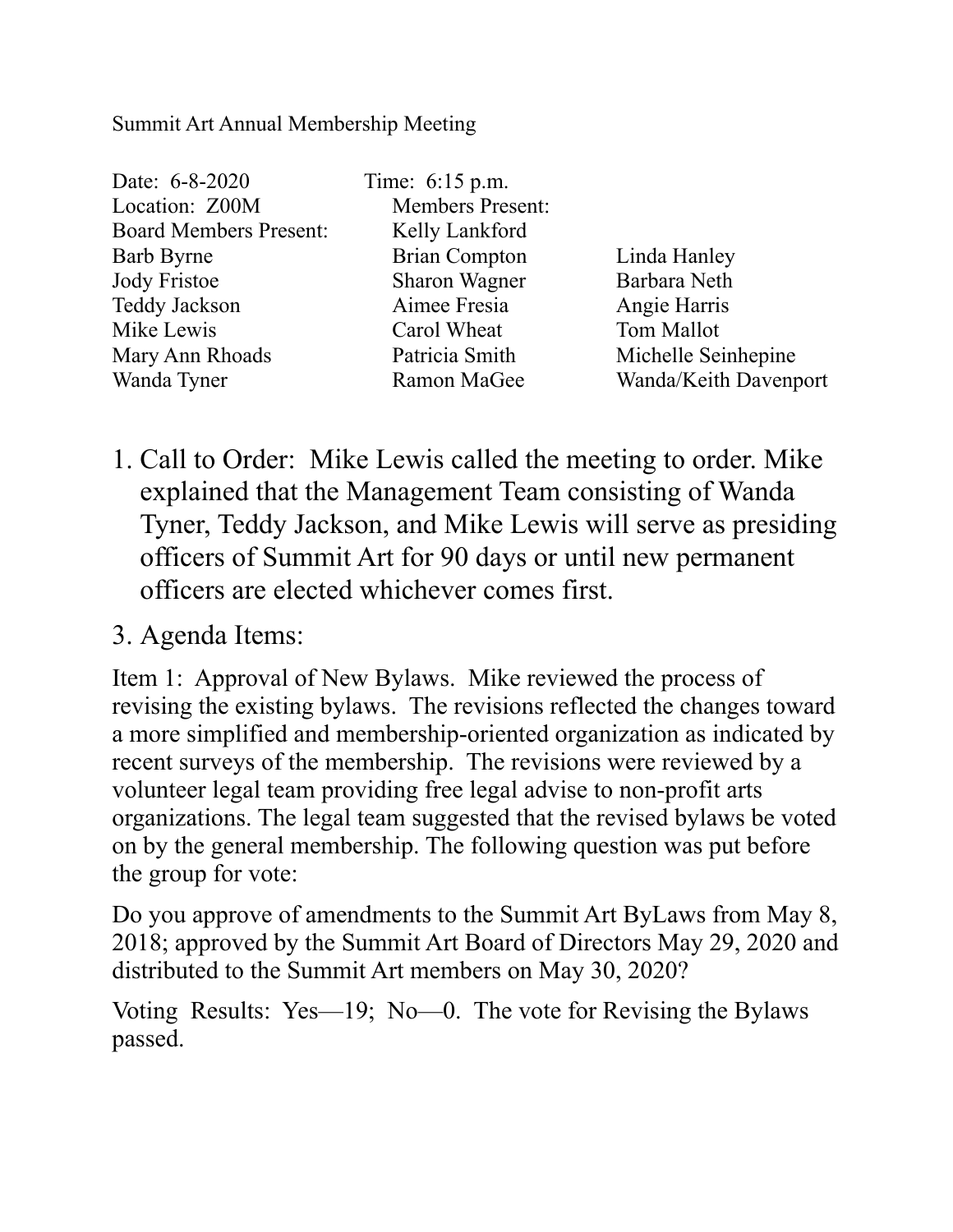Item 2: Introduction of New Board Directors; Teddy Jackson introduced the new board members: 1) Kelly Lankford; 2) Aimee Fresia; 3) Sharon Wagner 4) Brian Compton. More information about these new members will be appearing on the website.

Item 3: Financial Report: Mike Lewis reported that the 2020 budget was reviewed and approved by the Board. There is no other new data to report.

Item 4: Festival Update. Jody Fristoe reported that the permit for the Festival is waiting for approval by Jackson County and the City of Lee's Summit. The approval will be accompanied by guidelines for setting up safety procedures to guard against the spread of CoVid-19. The Board has established the date of August 10th as the deadline for making a decision on whether or not to have the Festival. Jody explained that this date was in line with deadlines on participant applications.

Item 5: New Social Media Challenge. Jody explained how the Challenge worked. The first theme is "Summertime". Jody explained this is not just for Summit Art members but was open to any community member who wanted to display his art. Angie Harris further outlined how the items would be added.

Item 6: Opportunity to Display Art at City Hall. Wanda Tyner announced that City Hall would like to hang art by Summit Art members. Wanda will send out invitations to Summit Art members for pieces of art this week. At the end of the week, Glenda Masters from City Hall will collect art at the City Hall and it will be displayed through August.